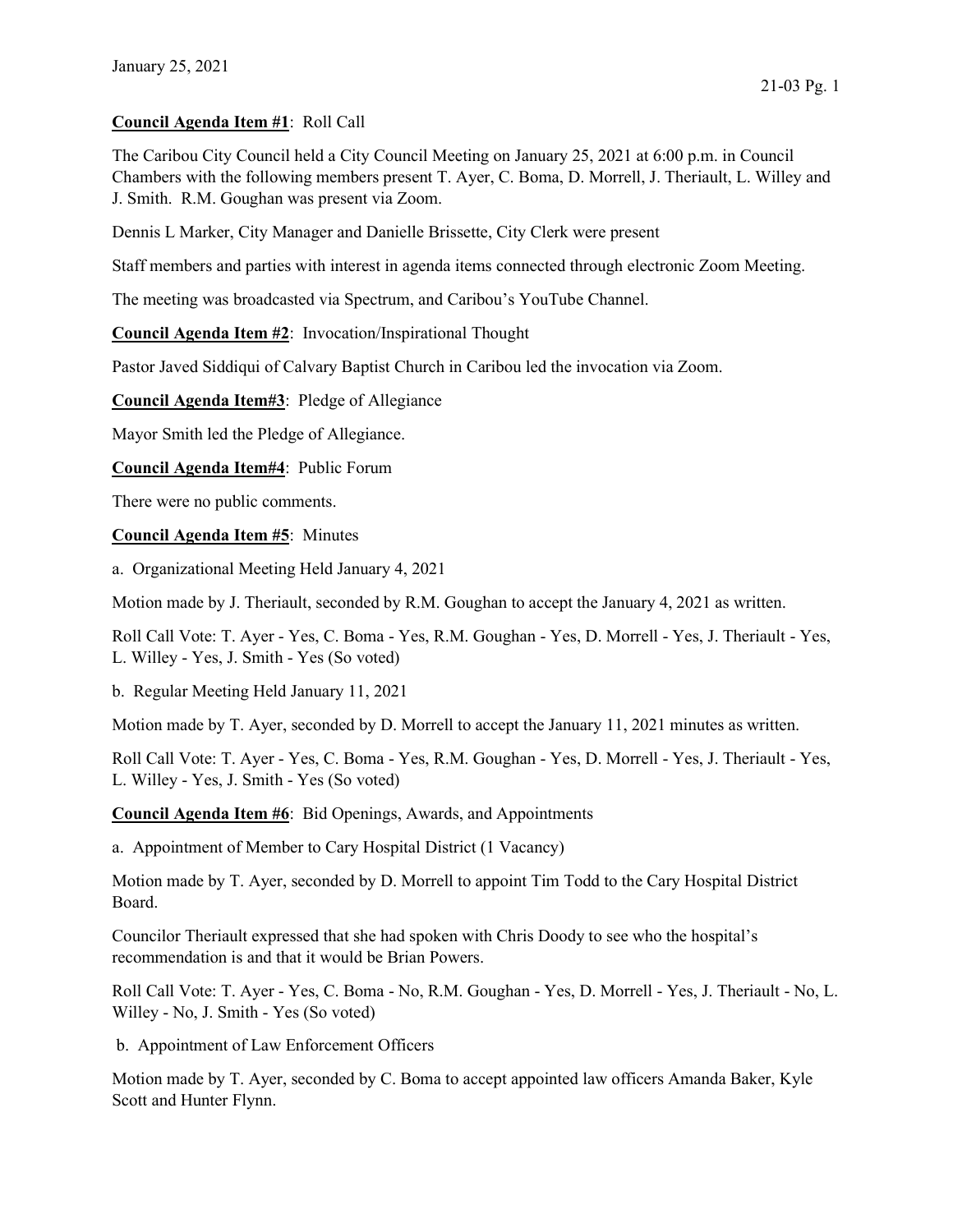Roll Call Vote: T. Ayer - Yes, C. Boma - Yes, R.M. Goughan - Yes, D. Morrell - Yes, J. Theriault - Yes, L. Willey - Yes, J. Smith - Yes (So voted)

Council Agenda Item #7: Reports by Officials and Staff

- a. December 2020 Financial Report
- C. Grant presented the December 2020 Financial Report via a phone call with the council.

Motion made by J. Theriault, seconded by L. Willey to accept the December 2020 Financial Report as presented.

Roll Call Vote: T. Ayer - No, C. Boma - Yes, R.M. Goughan - Yes, D. Morrell - Yes, J. Theriault - Yes, L. Willey - Yes, J. Smith - Yes (So voted)

## b. Manager's Report

If any businesses are interested in looking at CBDG funds they need to get with Ken Murchison, and he can help them with the process on that. In general, a letter of intent has to be submitted to the state and they are due about the first of March depending on the funding.

Manager Marker reviewed the City Manager's report dated January 22, 2021.

## Council Agenda Item#8: Old Business

a. Land Purchase Agreement with Dr. Carla Chomka for Property (Map 11, Lot 51)

As directed by the Council, Manager Marker explained the requirements for potentially using Eminent Domain and elements of "taking" property. The city has to take the least amount possible and property owners are entitled to damages caused by the taking. The simple starting point is knowing how much property we are dealing with. In her case there is question of does she have five acres of ground on this property or is it only three acres of ground. Surveys could cost from two to three thousand dollars for something like this. We will need a new appraisal and not a lot has changed since an appraisal was last done in 2018.

Motion made by T. Ayer, seconded by L. Willey to allow the City Manager to get a survey done for the Chomka property on the River Road.

Roll Call Vote: T. Ayer - Yes, C. Boma - Yes, R.M. Goughan - Yes, D. Morrell - Yes, J. Theriault - Yes, L. Willey - Yes, J. Smith - Yes (So voted)

b. City Rebranding Effort

Christina Kane-Gibson explained where we are in the process and for the rebranding effort with getting a new logo for the City. She stated that we are at the point where we need to decide if we are going to commit to the project and commit some time, energy and funds to a new logo and a rebranding effort.

Councilor Ayer: If we do this, we should give it to the Caribou Community School students and to get them involved in creating the new logo.

Christina stated that it is not recommended to have the logo made by the school because we would like to keep it very professional looking because this is something that people will think about when they think of us. She stated that she loves the idea of working with kids on projects but would not recommend it for this type of project.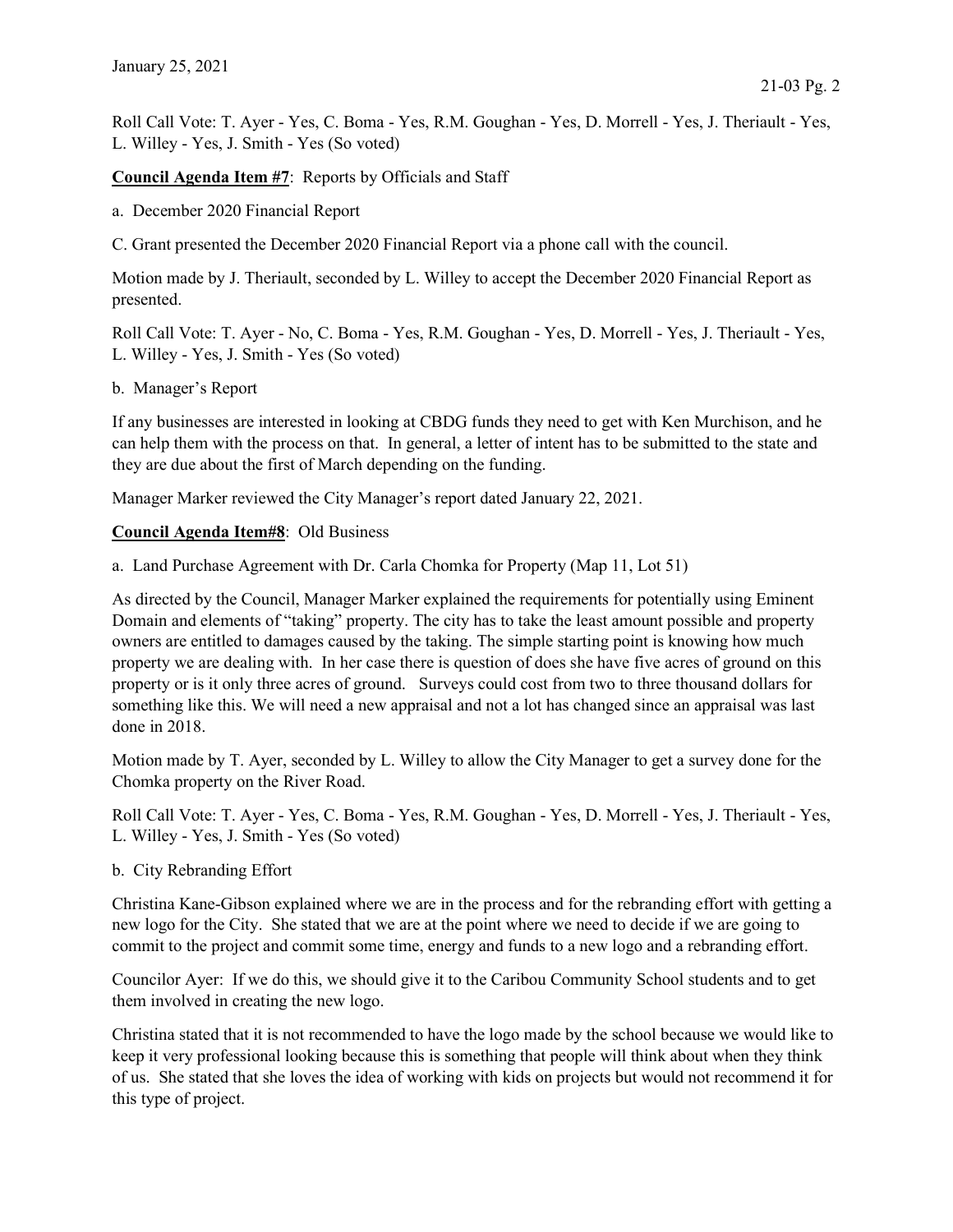Councilor Morrell stated that he can't see spending that amount of money on that type of project right now. He likes the idea but there are other needs that need the funding first, such as our buildings.

Council asked that Christina show what the current logo might look like with the city's name included and send that to the Council for consideration.

c. Dangerous Buildings Status

Manager Marker explained that we are at the point in the dangerous building process that we need to set public hearing dates for each of the places that we have sent notices to.

Motion made by T. Ayer, seconded by D. Morrell to move forward with the Dangerous Buildings Designations and set the public hearings for the March 8 meeting.

Roll Call Vote: T. Ayer - Yes, C. Boma - Yes, R.M. Goughan - Yes, D. Morrell - Yes, J. Theriault - Yes, L. Willey - Yes, J. Smith - Yes (So voted)

Council Agenda Item #9: New business & Adoption of Ordinances and Resolutions

a. Reconveyance of Properties for Taxes Paid

Motion made by T. Ayer, seconded D. Morrell to reconvey the property back to the owner of Map 20, Lot 22J for taxes paid.

Roll Call Vote: T. Ayer - Yes, C. Boma - Yes, R.M. Goughan - Yes, D. Morrell - Yes, J. Theriault - Yes, L. Willey - Yes, J. Smith - Yes (So voted)

b. Re-establishing a Minimum Bid Amount for Tax Acquired Property at 142 Lower Lyndon

Manager marker explained that this is the property that encompasses the diesel and steam power plant on Lower Lyndon Street. The property was Tax Acquired a couple years ago and the taxes that were owed on the property were a little over \$62,000. Anticipating that it would potentially be able to be used for power generation the city put about \$8,300 into maintaining the assets. What we have found is that the facilities are no longer licensed to generate power. The equipment that is inside is antiquated and it would be very difficult to actually generate power in those facilities. There is some potential value as far as salvage. Recommend that the council lower the minimum bid amount for this property to \$75,000 which will cover the taxes owed and the costs that City has put into the buildings.

Motion made by J. Theriault, seconded by C. Boma that we set a new minimum amount of \$75,000 on the property located at 142 Lower Lyndon Street.

Roll Call Vote: T. Ayer - Yes, C. Boma - Yes, R.M. Goughan - No, D. Morrell - No, J. Theriault - Yes, L. Willey - Yes, J. Smith - Yes (So voted)

Council Agenda Item #10: Reports and discussion by Mayor and Council Members

a. City Council 2021 Goals and Priorities

Not all the Council responses have been received to do a full presentation at this time. This item will be put to the next agenda.

b. Council Committees Reports

There was an Investment Committee January 19<sup>th</sup>, they discussed Development options for town.